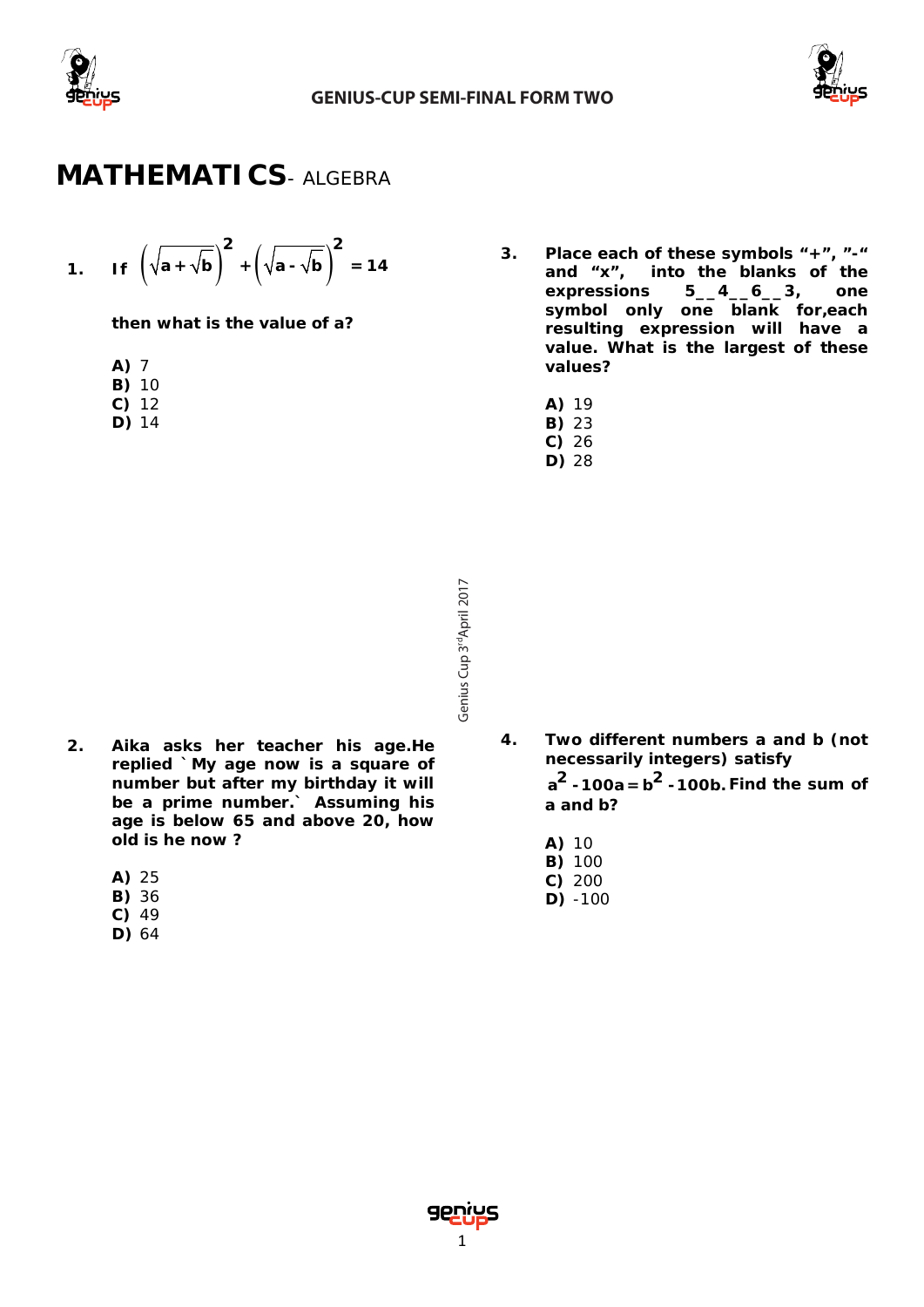

#### **GENIUS-CUP SEMI-FINAL FORM TWO**





**7. Find the simplest form?**

| x                                                            |         |  |  |
|--------------------------------------------------------------|---------|--|--|
| х - у                                                        | $x + y$ |  |  |
| X                                                            | $+$ -   |  |  |
| $x + y$                                                      | $x - y$ |  |  |
| $A)$ x $(x-y)$<br><b>B)</b> $x^2 + y^2$<br>C)<br>- 0<br>D) 1 |         |  |  |

- Genius Cup 3<sup>rd</sup>April 2017 Cup 3<sup>rd</sup>April 2017
- **6. Two numbers are called mirror numbers if one is obtained from the other by reversing the order of digits. For example,23 and 32.If the product of a pair of mirror numbers is 1207, then what is the sum of this pair of mirror numbers?**
	- **A)** 88
	- **B)** 90
	- **C)** 96
	- **D)** 100

**8. The diagram shown in the figure below composed of 15 units squares.AB divides the area of the given figure into two equal parts. Find the value of MB/ BN?**



- **A)** 1/2
- **B)** 1/4
- **C)** 1/3 **D)** 3/4
	-

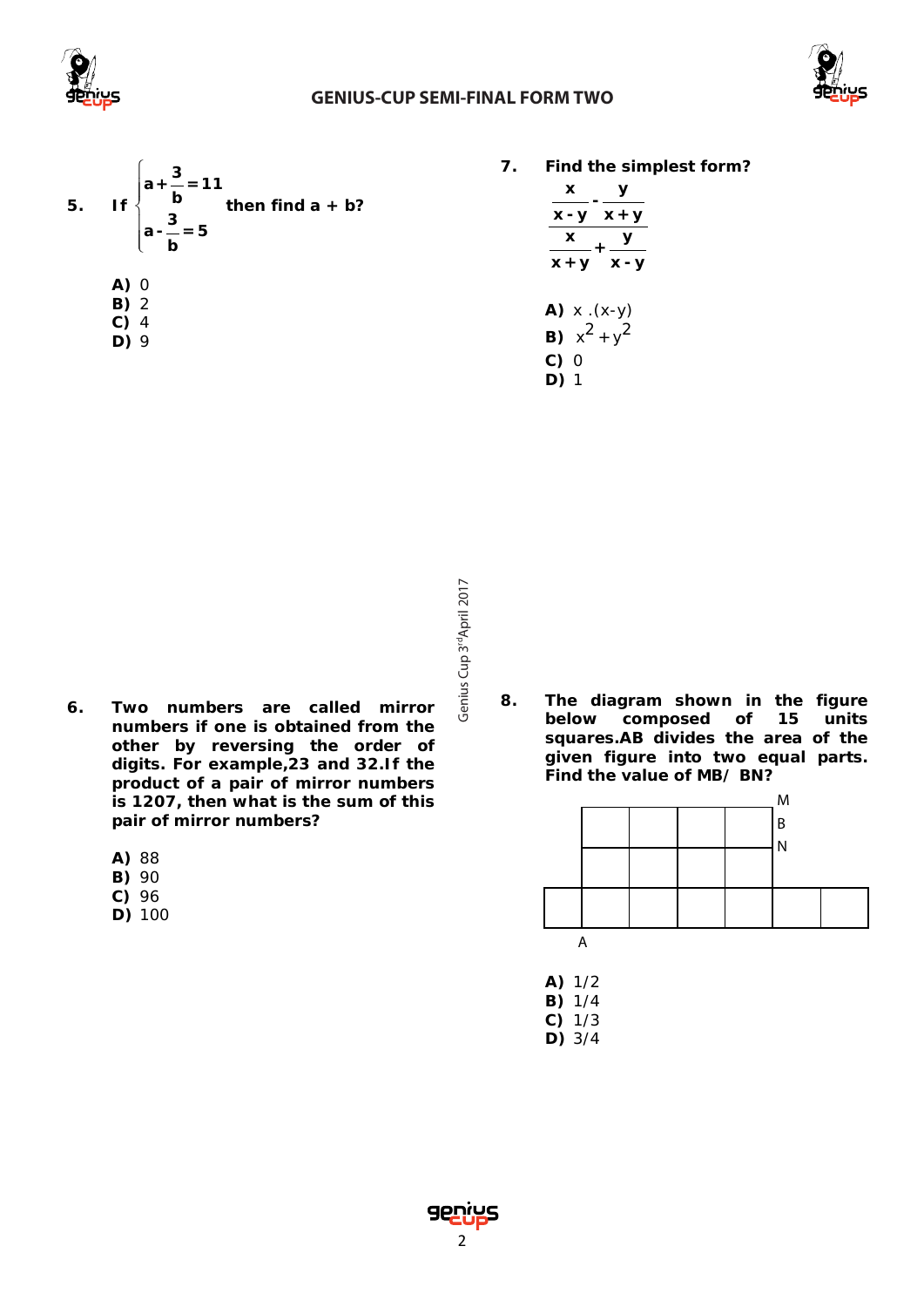

#### **GENIUS-CUP SEMI-FINAL FORM TWO**



| 9. | 1f<br>$3^{x^2-3x-4}+3^{x^2-3x-2}+3^{x^2-3x-1}=37$<br>then find the product of possible<br>values of x? | 10. | а>1 , аєR. If<br>the value of | <b>20a</b><br>$\overline{a^2+1}$<br>14a<br>$\frac{2}{a^2-1}$ = ? | find |
|----|--------------------------------------------------------------------------------------------------------|-----|-------------------------------|------------------------------------------------------------------|------|
|    |                                                                                                        |     | A) 0                          |                                                                  |      |
|    | A) 4                                                                                                   |     | B)                            |                                                                  |      |
|    | $B)$ 1                                                                                                 |     | $C)$ 2                        |                                                                  |      |
|    | C)                                                                                                     |     | D) 3                          |                                                                  |      |
|    |                                                                                                        |     |                               |                                                                  |      |

**D)** -4

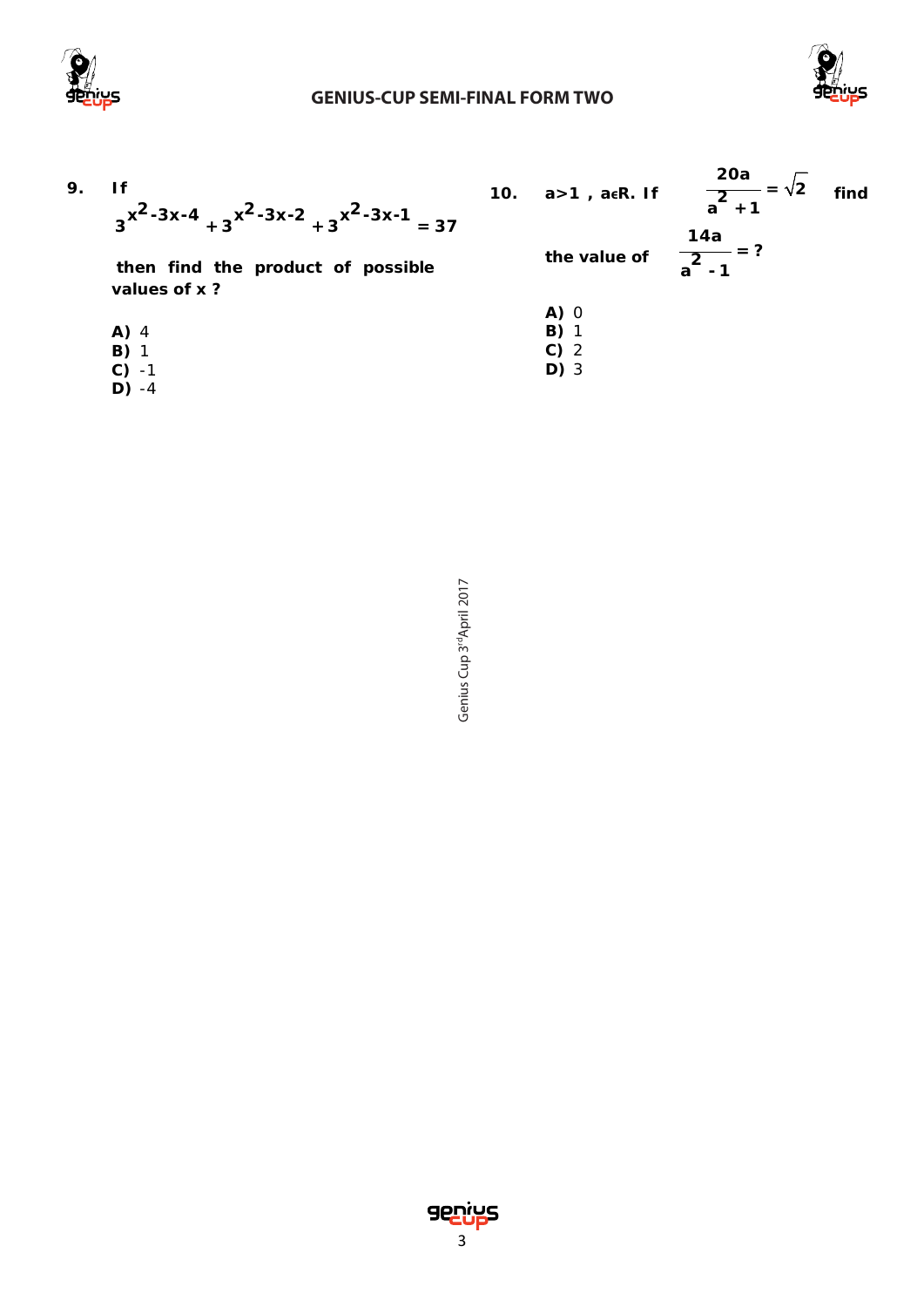



### **GEOMETRY**



**13. ABKD, MKLE and NLCF are three square.** |**BK**|**=3cm,** |**KL**|**=2cm and** |**LC**|**=1cm. What is the area of the shaded part?**



- Genius Cup 3<sup>rd</sup>April 2017 Cup 3<sup>rd</sup>April 2017
- 14. Area of Square ABCD is 160 cm<sup>2</sup>. **Points F, G, H and E are midpoints of DC, DA, GE and AB respectively FH equals:**

D F C

H

G

- **12.** |**AB**|**=9cm,** |**AC**|**=8 cm, AE = ED ∆ABC is a right angled triangle and the area of∆ABC is divided into 3 equal part by the line AD and AE. what is the lenght of AE ?**
- **P**<br>**P**<br>**P**<br>**P A)** 10 **B)** 16 **C)** 18 **D)** 20 A  $E$  B D E C A D B
	- **A)** 3 **B)** 4
	- **C)** 5 **D)** 6
		-

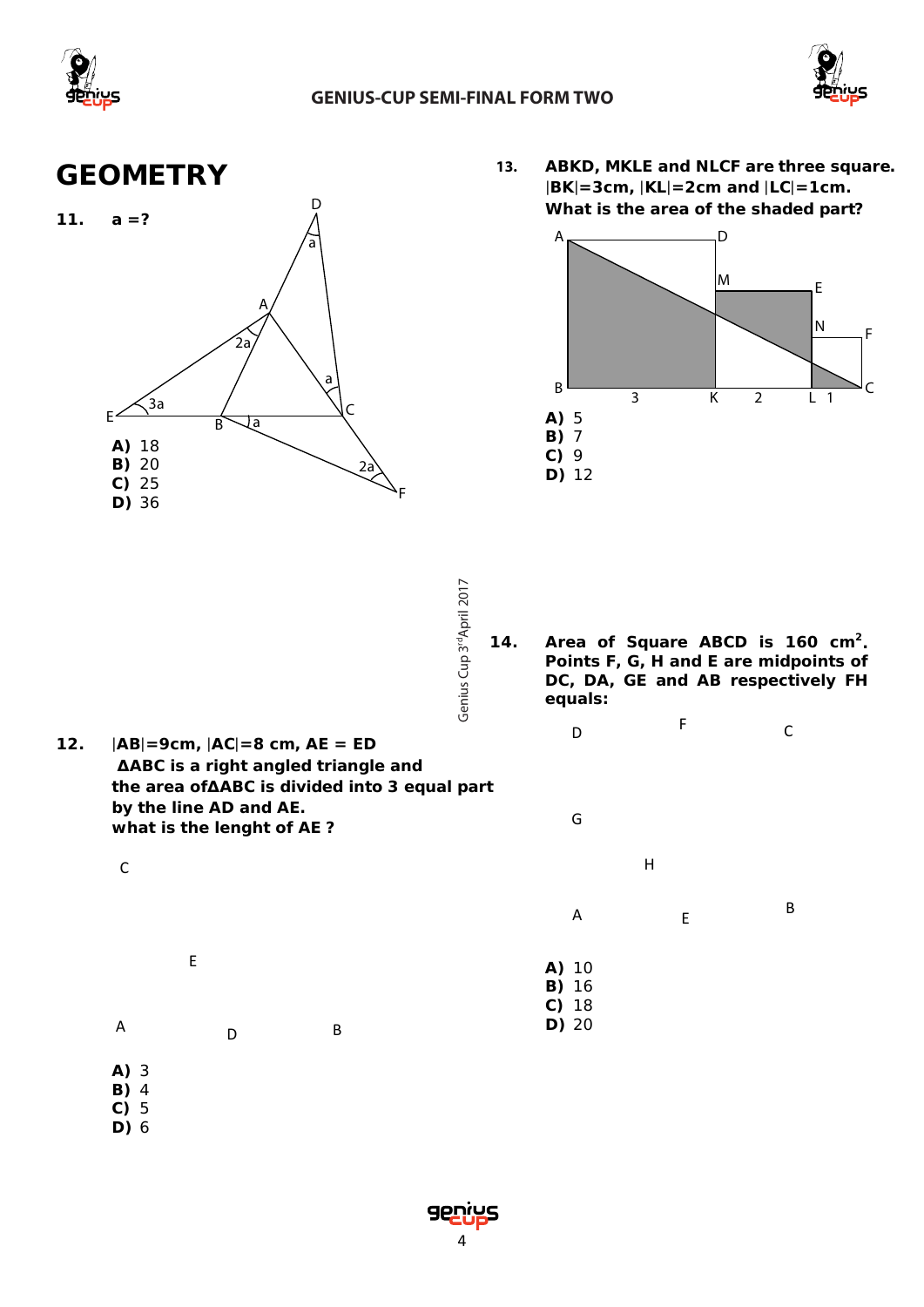









**D)** 60



B <sup>c</sup>

D

E

.

C

<sup>∠</sup>**BAD=400 ,** ∠**DAE=200 ,** ∠**DBE=100 ,** ∠**ABE=60<sup>0</sup>** .

**17. ABC is a triangle**

∠**CDE=x, so x=?**

**A)** 80 **B)** 60 **C)** 30 **D)** 15



**In the rectangular prism above,**  |**KL**|**=3cm,** |**LM**|**=3cm and** |**CM**|**=4cm. The volume of water is 1/2 of the total. "When the prism is taken the second position," "the level of the water is reached** |**PR**| **and downed the** |**KN**| **. What is the surface area of the water in the second position.**

- **A)** 9 **B)** 10 **C)** 12 **D)** 15
- **18. ABCD is a square and DEC is a triangle. If area of ABCD is 100cm2 and area of DEC is 24cm2. What is the perimeter of DEC.**  D A B
	- **A)** 18
	- **B)** 24
	- **C)** 30
	- **D)** 36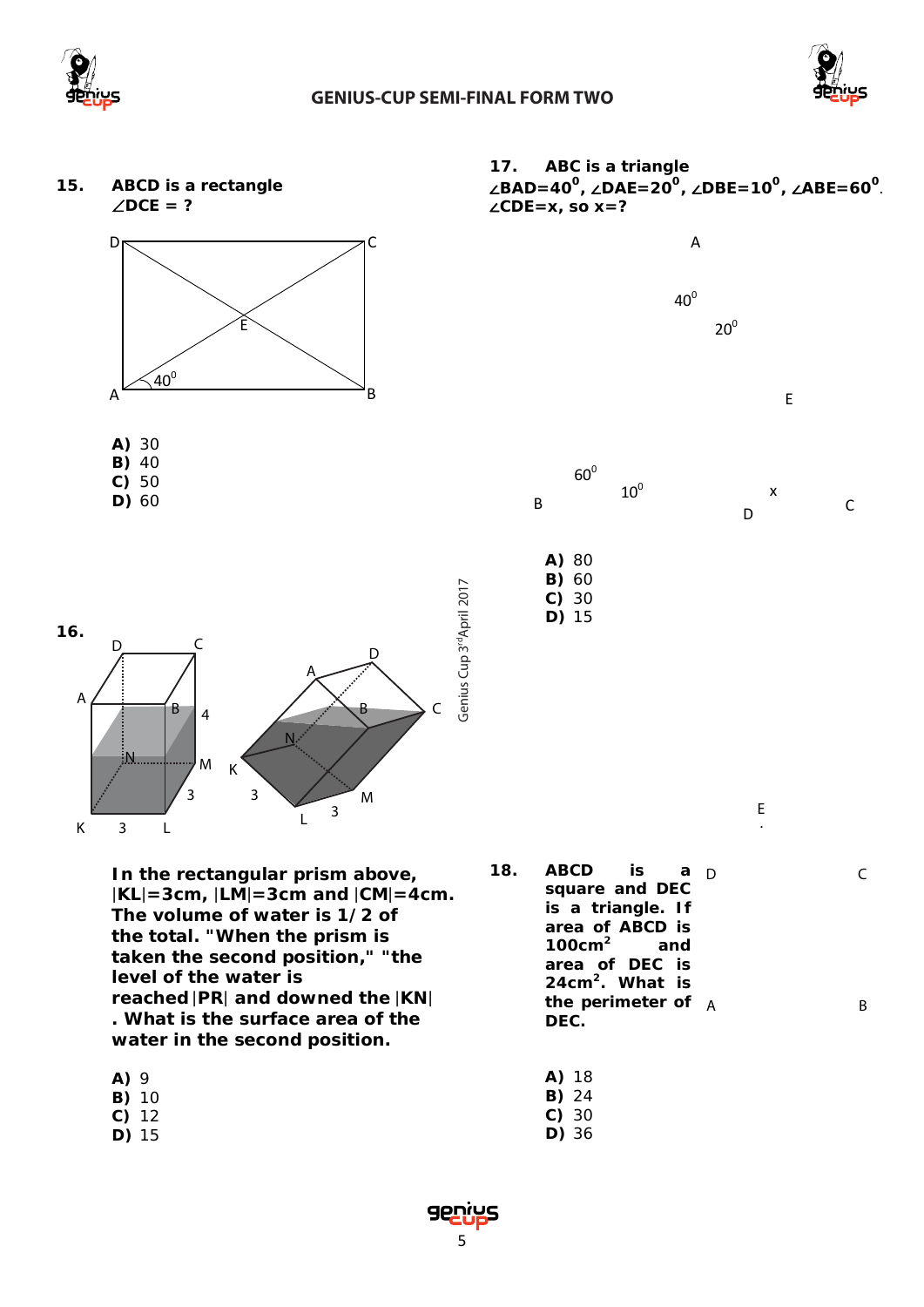



F

- **19. ABCD is a rectangle and area of AED is 12cm2. Find the area of ABF?**
- **20. In the figure ABCD is a square, CE=2cm, BF = 6cm. What is the length of AC?** E





**D)** 12

**A)** 8 **B)** 7 A B D C 6 2

Genius Cup 3<sup>rd</sup>April 2017 Cup 3<sup>rd</sup>April 2017

**C)** 6 **D)** 5

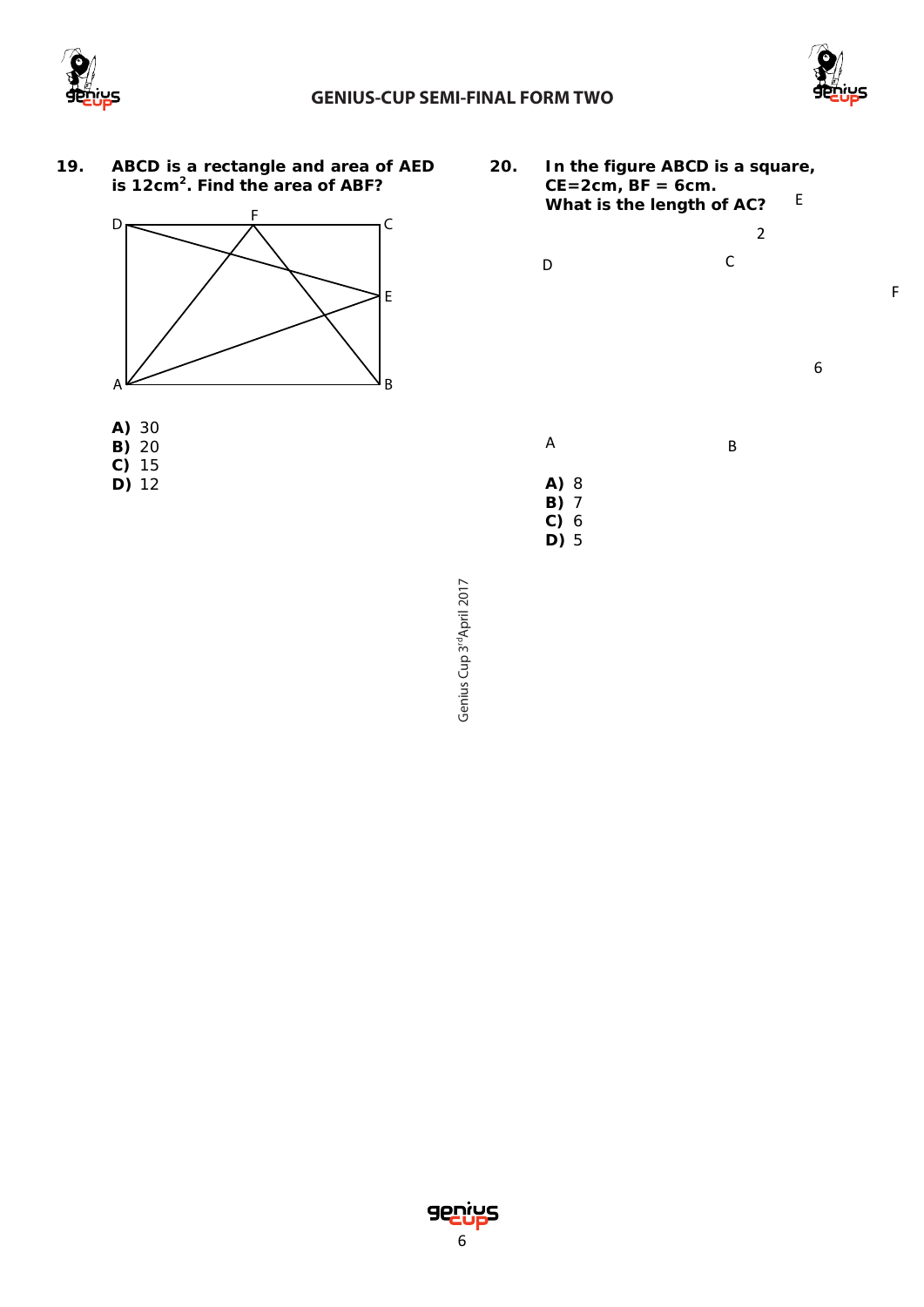



## **NUMBER THEORY**

- **21. We know that 0,2,4,6 and 8 are even digits. How many even digits are used from 1 to 50 ?**
	- **A)** 25
	- **B)** 29
	- **C)** 31
	- **D)** 40
- **23. By adding three consecutive integers what number can you get?**
	- **A)** 100
	- **B)** 99
	- **C)** 98
	- **D)** 50

- Genius Cup 3<sup>rd</sup>April 2017 Cup 3<sup>rd</sup>April 2017
- **22. Let p and q be prime numbers greater than 3. Which is not possible for**  $p^2 - q^2$  ?
	- **A)** divisible by 3
	- **B)** divisible by 4
	- **C)** even
	- **D)** odd
- **24. How many of the following numbers 1x2, 2x3 ,3x4,….,29x30 are divisible by 3 or 5?** 
	- **A)** 14
	- **B)** 17
	- **C)** 21 **D)** 23
- 7<br>Genius<br>7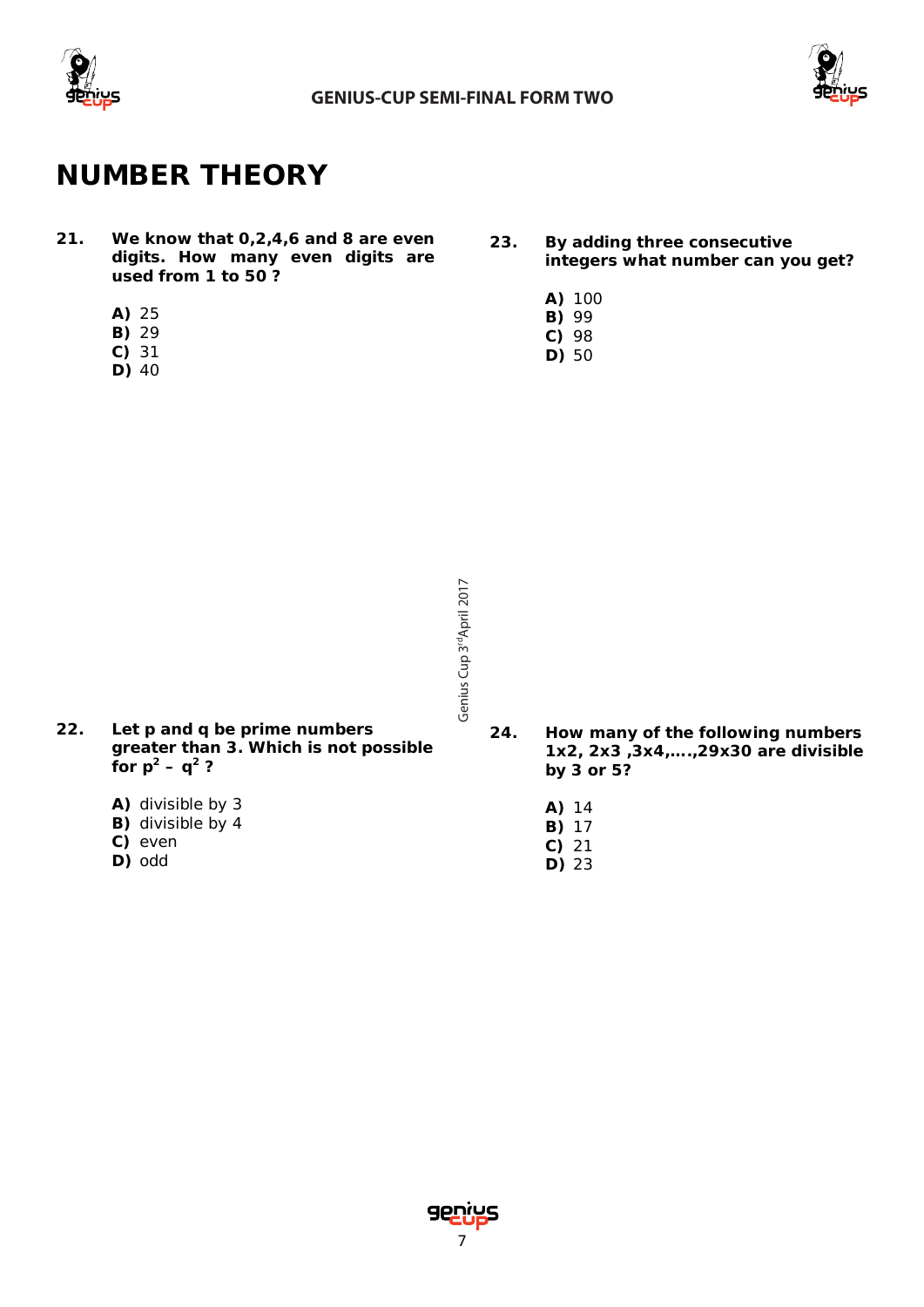



- **25. The number A1...1B has 2017 digits (all digits standing between A and B are 1). This number is divisible by 9. What is the greatest possible sum of the digits A and B?.**
	- **A)** 10
	- **B)** 12
	- **C)** 15
	- **D)** 18
- **27. The ratio of two numbers is 3:4 and their GCF is 4. What is LCM of these numbers?**
	- **A)** 12
	- **B)** 48
	- **C)** 16 **D)** 24

- Genius Cup 3<sup>rd</sup>April 2017 Cup 3<sup>rd</sup>April 2017
- **26. When an integer n is divided by 8, the remainder is 3. What is the remainder if 6n is divided by 8?**
	- **A)** 1
	- **B)** 2
	- **C)** 3
	- **D)** 4
- **28. Two containers contain 60 and 165 litres of milk respectively. The maximum capacity of a container which can measure the milk in each container an exact number of times in litres :** 
	- **A)** 15
	- **B)** 3
	- **C)** 5 **D)** 10

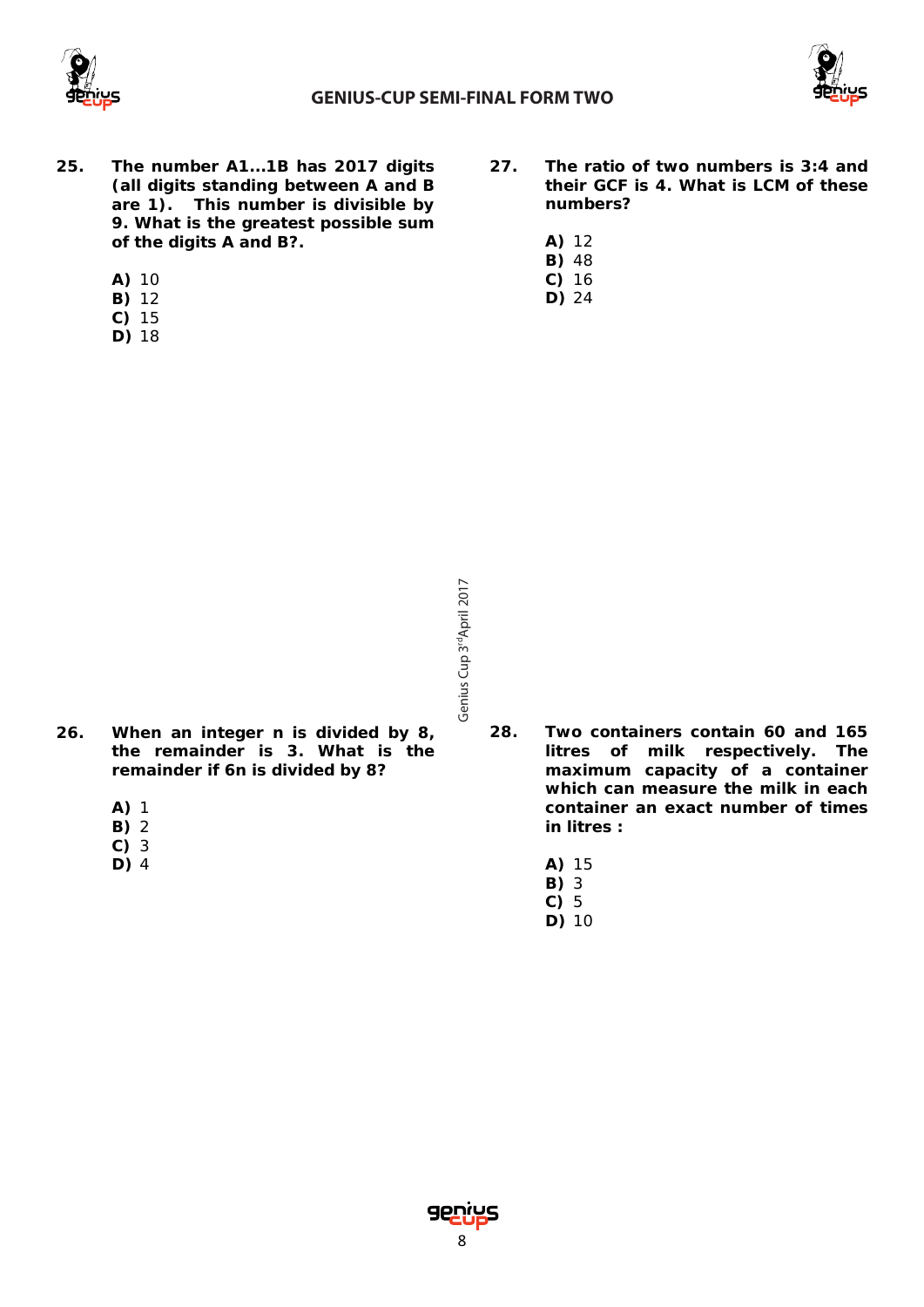



- **29. Three friends meet at DonutShop at 7:00 AM. One returns every 20 minutes, the second returns every 30 minutes, and the third returns every 25 minutes. At what time will three friends meet again at DonutShop?**
	- **A)** 12:00
	- **B)** 13:00
	- **C)** 15:00
	- **D)** 10:00

- **30. If the LCM and GCF of three numbers are 210 and 3 respectively. What is the first number if two numbers are 15 and 21?**
	- **A)** 8
	- **B)** 6
	- **C)** 3
	- **D)** 2

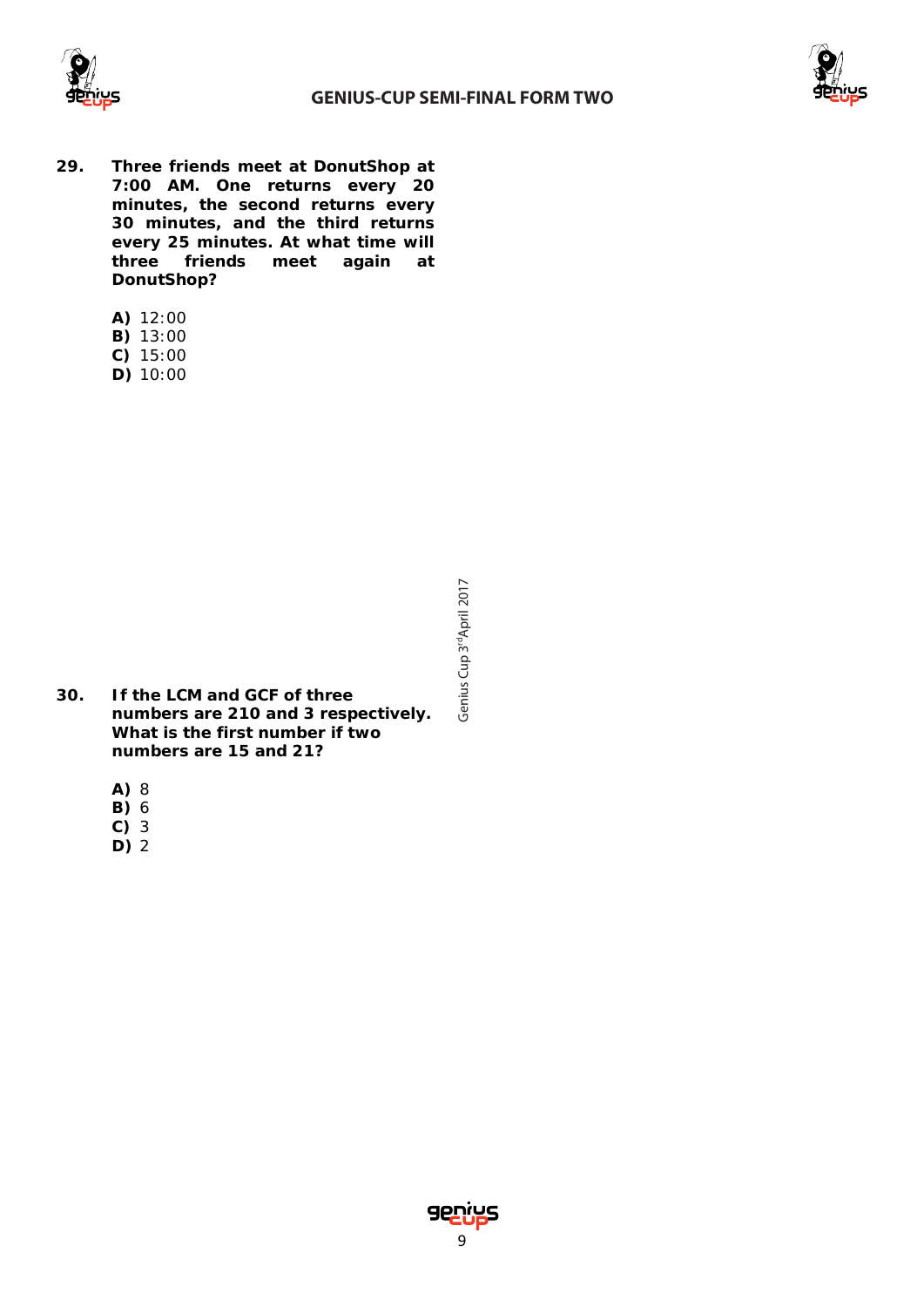



## **COMBINATORICS**

- **31. The number 60 is written on a blackboard. Alice and Bob take turns subtracting from the number on the blackboard any of its divisors (including 1 or the number itself), and replacing the original number with the result of this subtraction. The player who writes the number 0 loses. Alice starts. What is the correct statement?** 
	- **A)** Alice wins
	- **B)** Bob wins
	- **C)** No one wins
	- **D)** not known
- **33. Money in Wonderland comes in \$5 and \$7 bills. What is the smallest amount of money you need to have in order to buy a slice of pizza which costs \$1 and get back your change in full? (The pizza man has plenty of \$5 and \$7 bills.) For example, having \$7 won't do, since the pizza man can only give you \$5 back.**
	- **A)** 15
	- **B)** 21
	- **C)** 28 **D)** 42

- **32. INK + INK + INK + INK = PEN (INK and PEN are 3-digit numbers, and different letters stand for different digits) What does PEN stand for?**
	- **A)** 140
	- **B)** 240
	- **C)** 410
	- **D)** 420

- **34. How many times in a half-day (= 12 hours) the hour and the minute hand of a clock form the right angle with each other?**
	- **A)** 4
	- **B)** 3
	- **C)** 2
	- **D)** 1

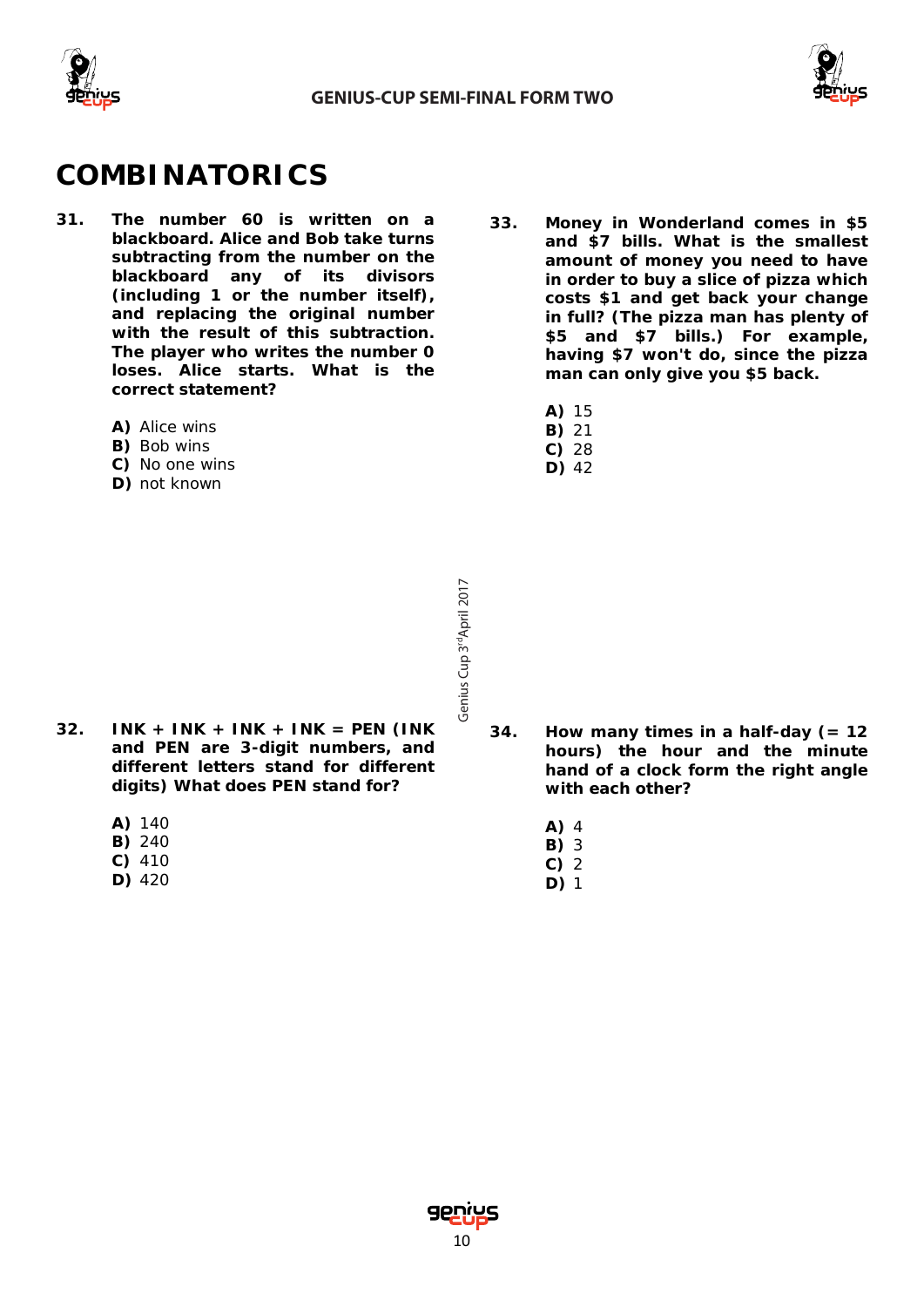



- **35. Put 5 points on the plane so that each 3 of them are vertices of an isosceles triangle (i.e., a triangle with two equal sides), and no three points lie on the same line. What is the maximum number of triangles?** 
	- **A)** 8
	- **B)** 7
	- **C)** 6
	- **D)** 5

**37. Three adjacent faces of a cube as shown in the figure. Which one of the following is the net of that cube?** 

A) B)

C) D)

- Genius Cup 3<sup>rd</sup>April 2017 Cup 3<sup>rd</sup>April 2017
- **36. Athuman, who is older than Allen by 2 years minus 1 day, was born on January 1, 2003. What is the Allen's date of birth?** 
	- **A)** January 2, 2005
	- **B)** January 2, 2001
	- **C)** December 31, 2000
	- **D)** December 31, 2002

**38. In a primary school, 20 male and female students formed a circle. It appeared that there is no child such that both its neighbors are male. What is the least possible number of female students?**

- **A)** 11
- **B)** 10
- **C)** 9
- **D)** 8

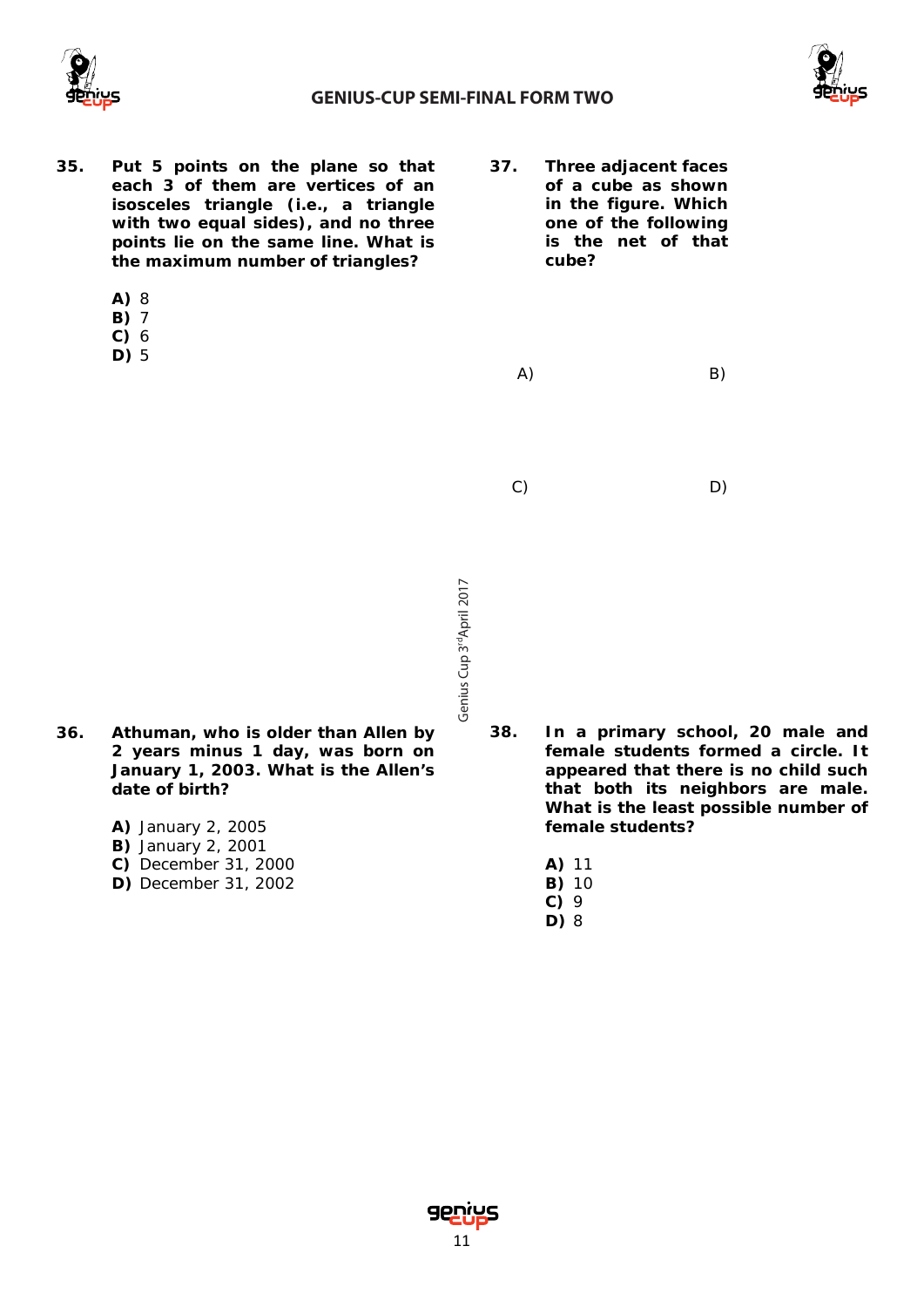



- **39. How many right triangles can be formed by diagonals of a fixed square (it is not possible to rotate or translate) ?**
	- **A)** 10
	- **B)** 9
	- **C)** 8
	- **D)** 7

- **40. Three drawers, one with socks, another with boxers and the third one with a mixture of socks and boxers, are labeled "SOCKS", "BOXERS" and "SOCKS AND BOXERS ". Its is known that all labels are incorrect. Can you tell what each drawer contains by just picking one item from one of the drawers (of your choice)?**
	- **A)** yes
	- **B)** no
	- **C)** impossible
	- **D)** lack of information

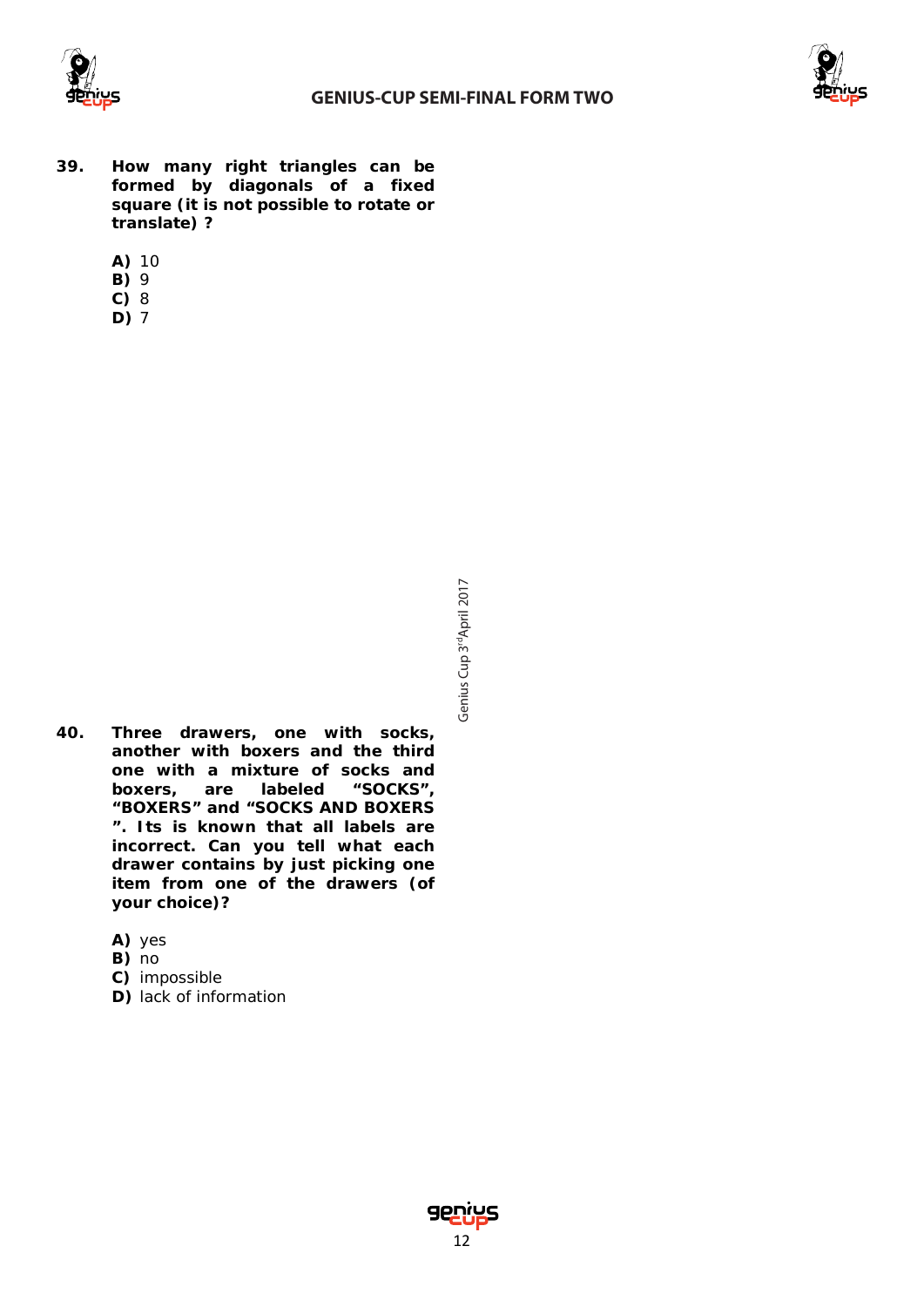



# **IQ QUESTIONS**

$$
\left\{\n\begin{array}{c}\n\boxplus \bigcirc \bigcirc \bigcirc \\
\text{②} \boxplus \bigcirc \bigcirc \\
\text{④} \bigcirc \bigcirc \bigcirc \bigcirc \\
\text{④} \bigcirc \bigcirc \bigcirc \bigcirc \\
\text{②} \bigcirc \bigcirc \bigcirc \bigcirc\n\end{array}\n\right\} = \left\{\n\begin{array}{c}\n213 \quad 235 \\
371 \quad 721 \\
757\n\end{array}\n\right\}
$$

$$
\mathbb{Q} \circledcirc \mathbb{A} = ?
$$

**A)** 213 **B)** 235 **C)** 371 **D)** 721

> Genius Cup 3<sup>rd</sup>April 2017 Cup 3<sup>rd</sup>April 2017



- **B)** 60 **C)** 70
- **D)** 80





**44. A donkey must**  transport **carrots to the market which is 40 miles away. The donkey carries a maximum of 300 carrots, and eats 2 carrots for every mile.If it does not eat , it will not move.**



**What is the minimum number of turns for that donkey to deliver carrots at the market?**

- **A)** 3
- **B)** 4
- **C)** 5
- **D)** 6

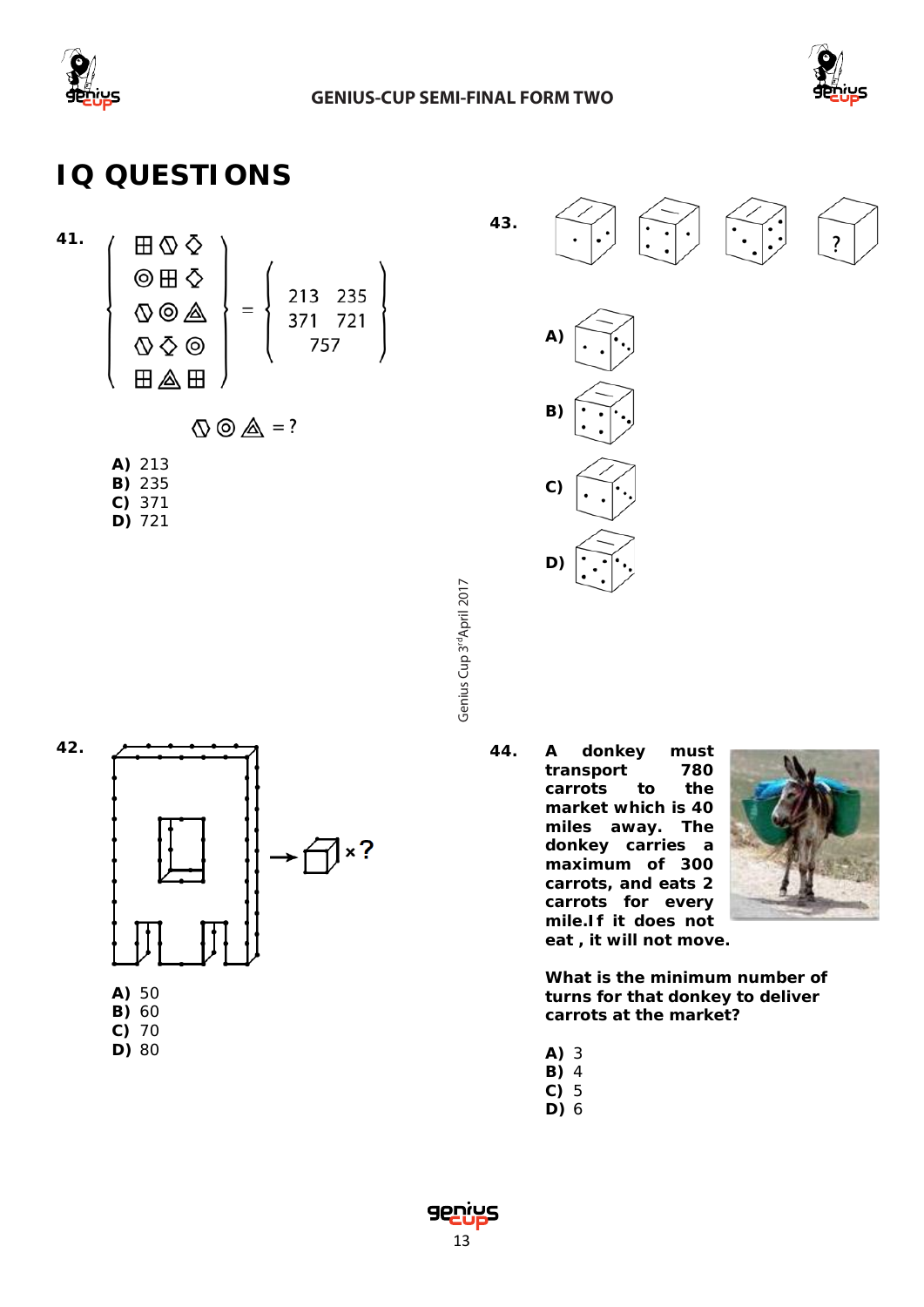

#### **GENIUS-CUP SEMI-FINAL FORM TWO**









What comes next in the above sequence?